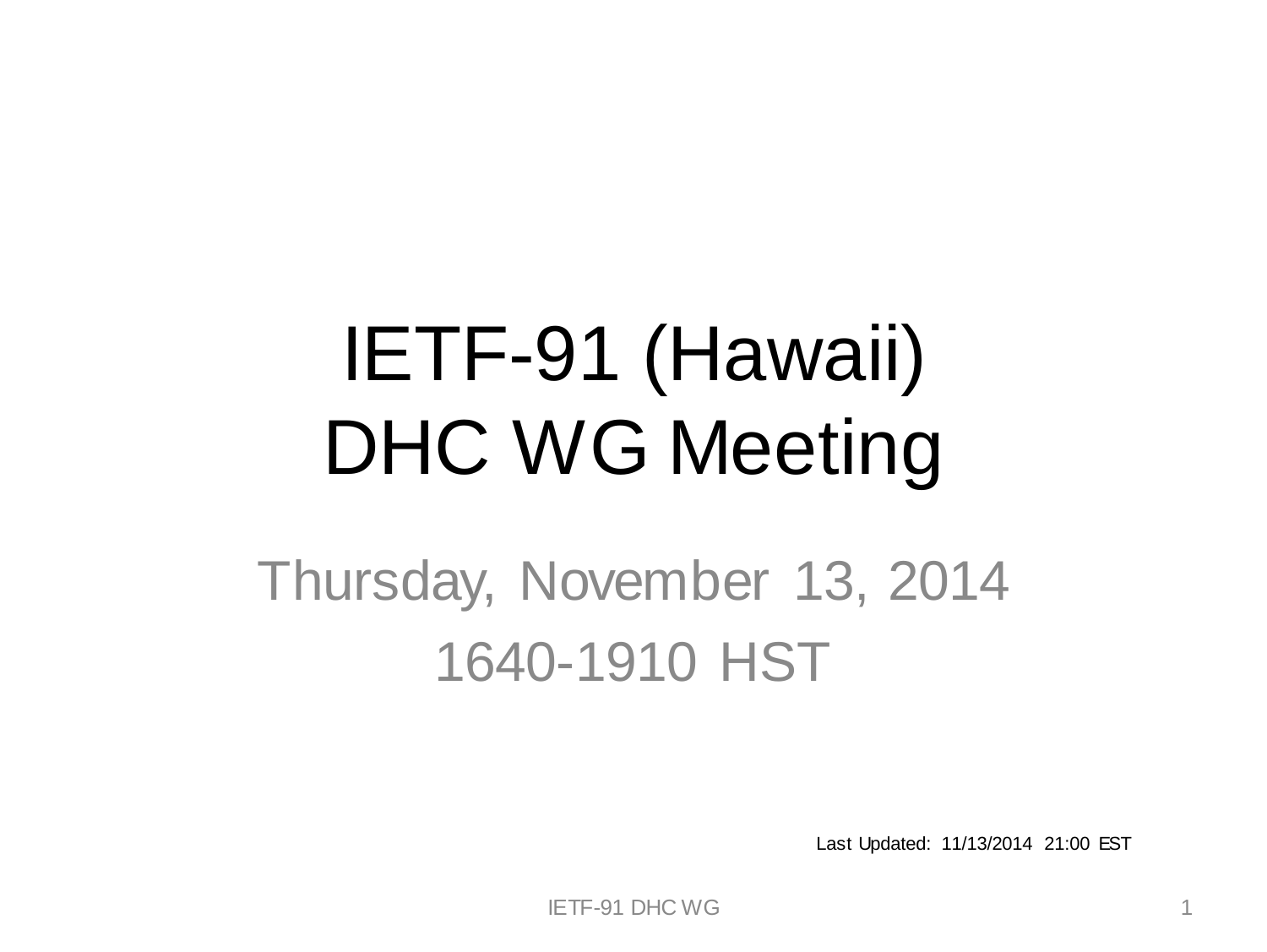#### **Note Well**

Any submission to the IETF intended by the Contributor for publication as all or part of an IETF Internet-Draft or RFC and any statement made within the context of an IETF activity is considered an "IETF Contribution". Such statements include oral statements in IETF sessions, as well as written and electronic communications made at any time or place. which are addressed to:

- The IETF plenary session
- . The IESG, or any member thereof on behalf of the IESG
- . Any IETF mailing list, including the IETF list itself, any working group or design team list, or any other list functioning under IETF auspices
- Any IETF working group or portion thereof
- Any Birds of a Feather (BOF) session
- . The IAB or any member thereof on behalf of the IAB
- The RFC Editor or the Internet-Drafts function

All IETF Contributions are subject to the rules of RFC 5378 and RFC 3979 (updated by RFC 4879).

Statements made outside of an IETF session, mailing list or other function, that are clearly not intended to be input to an IETF activity, group or function, are not IETF Contributions in the context of this notice.

Please consult RFC 5378 and RFC 3979 for details.

A participant in any IETF activity is deemed to accept all IETF rules of process, as documented in Best Current **Practices RFCs and IESG Statements.** 

A participant in any IETF activity acknowledges that written, audio and video records of meetings may be made and may be available to the public.

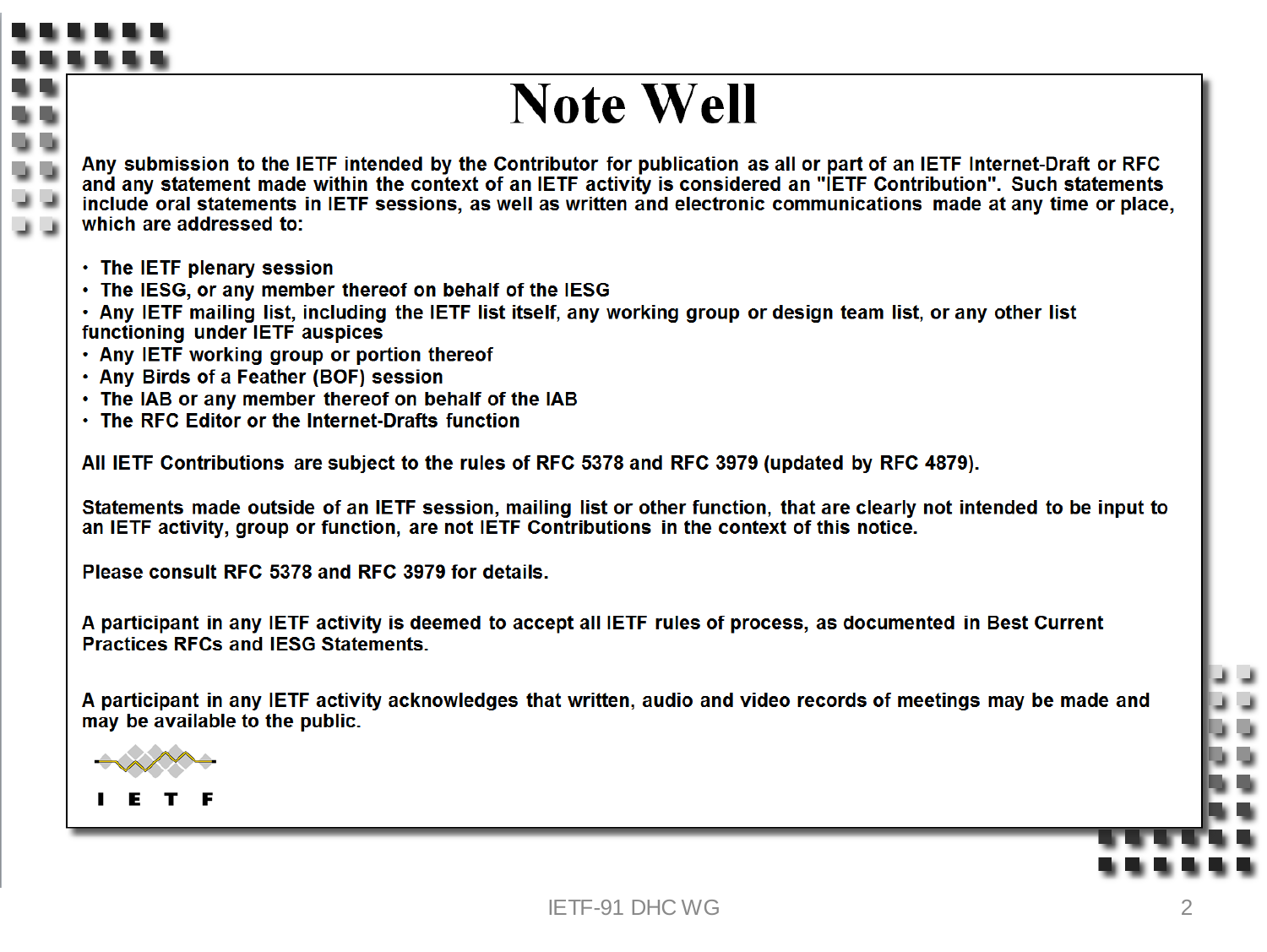#### Before we begin …

- Hope you noted the Note Well
- Blue sheets
- Need Jabber scribe(s)!
- Need etherpad note takers
- WG co-chairs: WG Secretary:
	- Tomek Mrugalski − Sheng Jiang
	- Bernie Volz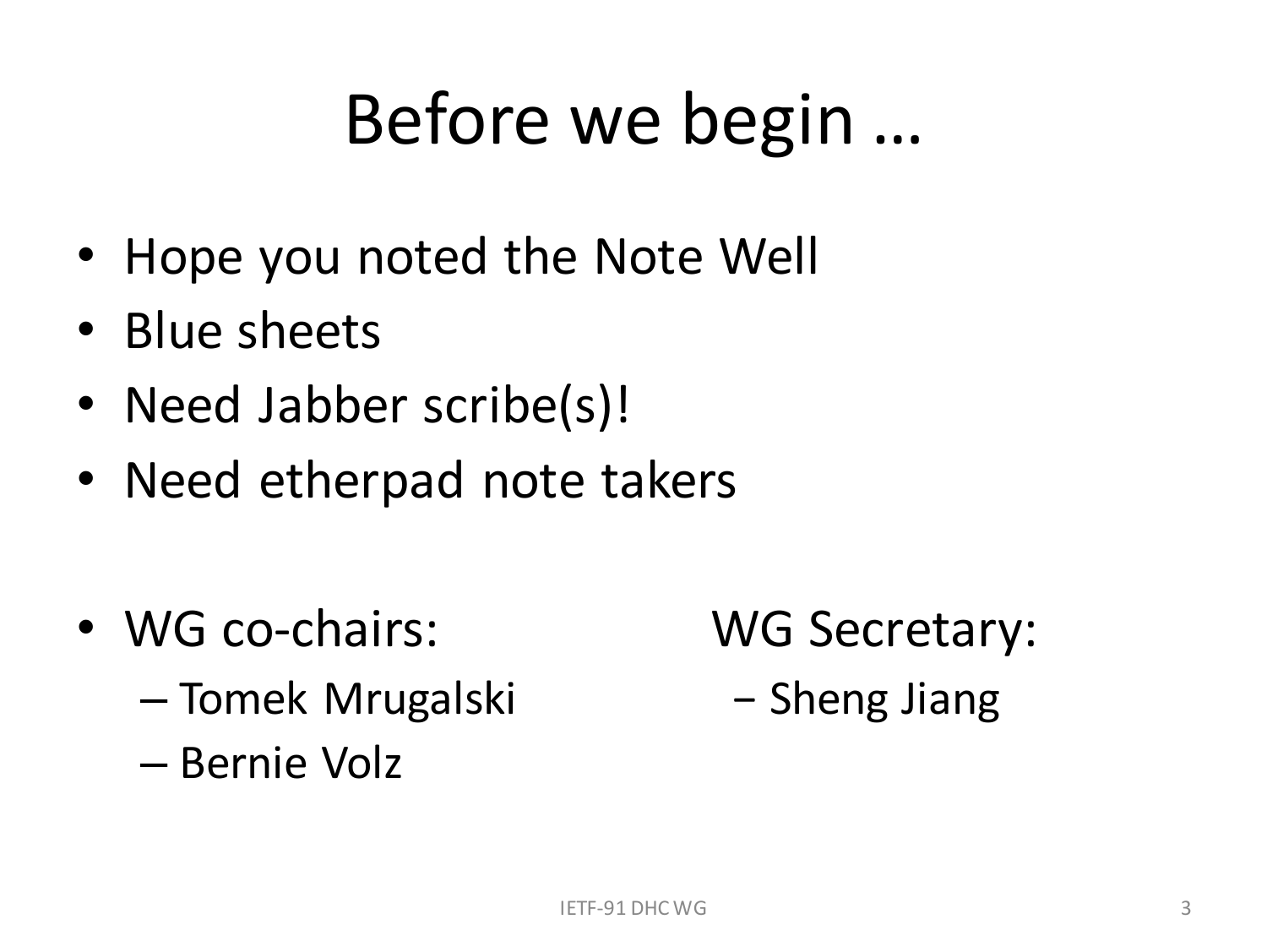# Agenda

| No.              | <b>Title</b>                               | <b>Who</b>                                           | <b>Time</b> | <b>Draft</b>                                                            |
|------------------|--------------------------------------------|------------------------------------------------------|-------------|-------------------------------------------------------------------------|
| 1 <sub>1</sub>   | Administrativia                            | <b>Chairs</b>                                        | 15m         |                                                                         |
| 2.               | <b>DHCPv6bis Update</b>                    | <b>Tomek</b><br>Mrugalski                            | 15m         | -dhcwg-dhc-<br>$rfc3315$ bis                                            |
| 3.               | <b>DHCP Privacy</b><br>Considerations      | <b>Tomek</b><br>Mrugalski                            | 20m         | -jiang-dhc-dhcp-<br>privacy-00 &<br>-krishnan-dhc-<br>dhcpv6-privacy-00 |
| $\mathbf{4}_{-}$ | <b>DHCPv6 Stateful Issues</b>              | <b>Marcin</b><br>Siodelski and<br><b>Bernie Volz</b> | 15m         | -ietf-dhc-dhcpv6-<br>stateful-issues                                    |
| 5 <sub>1</sub>   | DHCP406 Active<br>Leasequery               | Lishan Li                                            | 15m         | -cui-dhc-dhcp4o6-<br>active-leasequery                                  |
|                  | 6. AERO DHCPv6 Control<br><b>Messaging</b> | <b>Fred Templin</b>                                  | 15m         | -templin-aerolink                                                       |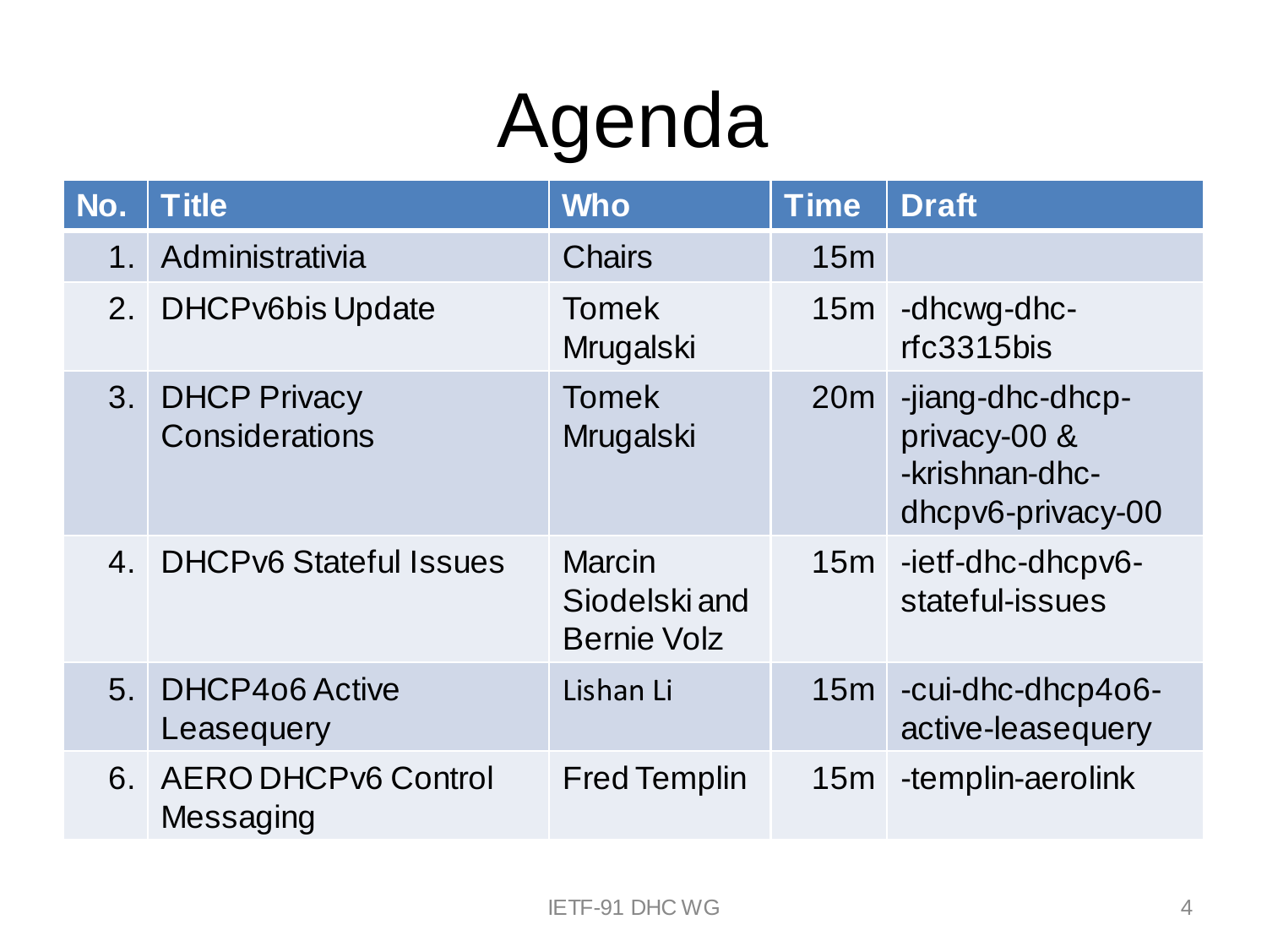## WG Status Update (since IETF-90)

- RFCs Published:
	- RFC 7341, *DHCPv4-over-DHCPv6 (DHCP 4o6) Transport*
- In RFC-Editor Queue:
	- Nothing
- At IESG:
	- draft-ietf-dhc-dhcpv6-load-balancing-02
		- Needs AD action to move forward to IESG
	- draft-ietf-dhc-dhcpv6-active-leasequery-01
		- Waiting for revised ID as AD review raised some issues (also holding up draft-ietf-dhc-dhcpv4-activeleasequery as same issues mostly apply)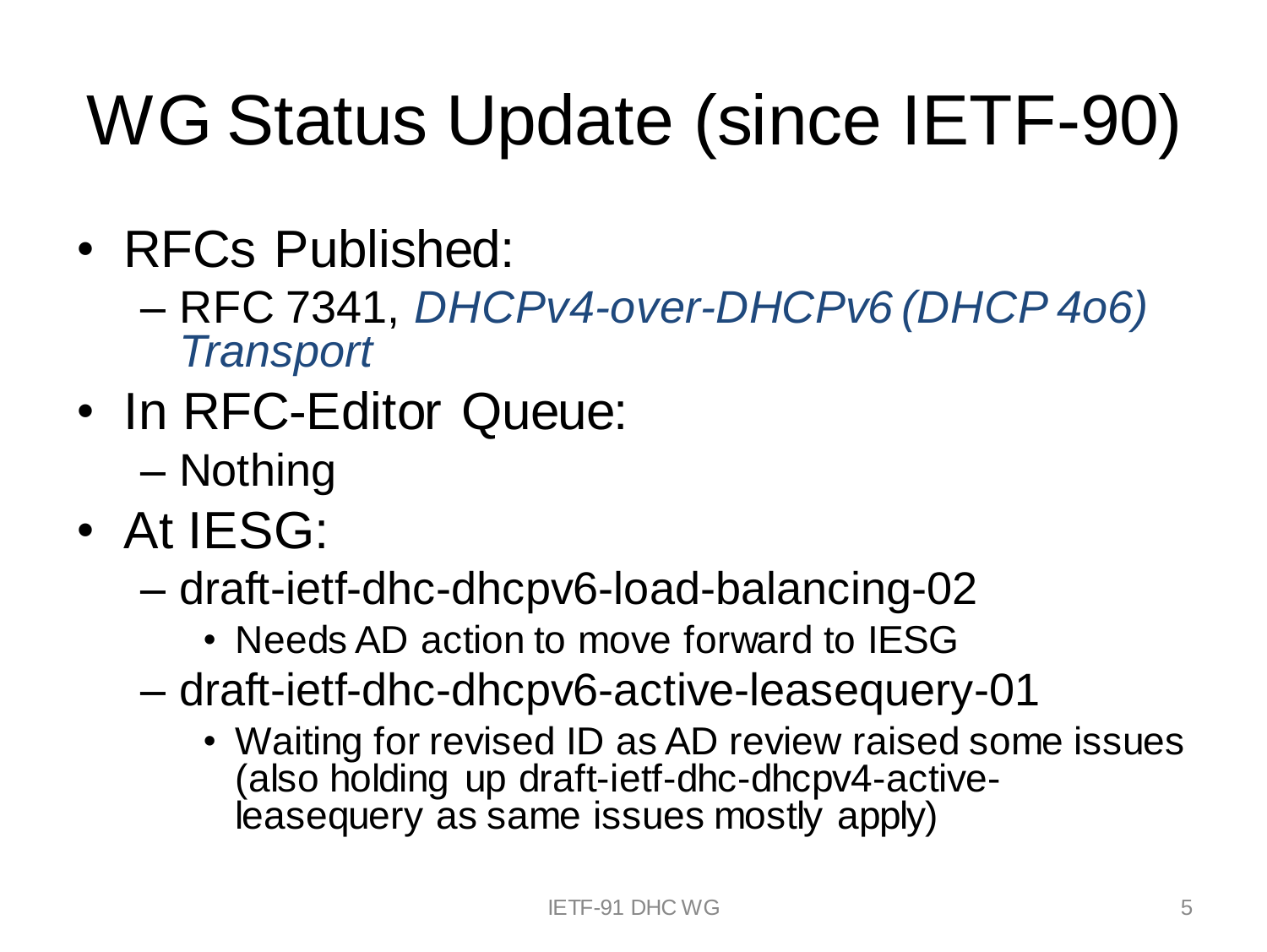## WG Status Update (since IETF-90)

- Working Group Last Calls / Adoptions Completed
	- draft-gont-dhc-stable-privacy-addresses -Adopted and published as draft-ietf-dhc-stable-privacy-addresses
	- draft-ietf-dhc-addr-registration-07 Failed WGLC
	- draft-ietf-dhc-topo-conf-03 Failed WGLC, comments received, awaiting update and then likely 1 week WGLC
	- draft-ietf-dhc-dynamic-shared-v4allocation-02 Passed WGLC, but revised I-D is needed before sending on
	- draft-ietf-dhc-sedhcpv6-04 Passed WGLC, revised I-D is needed before sending on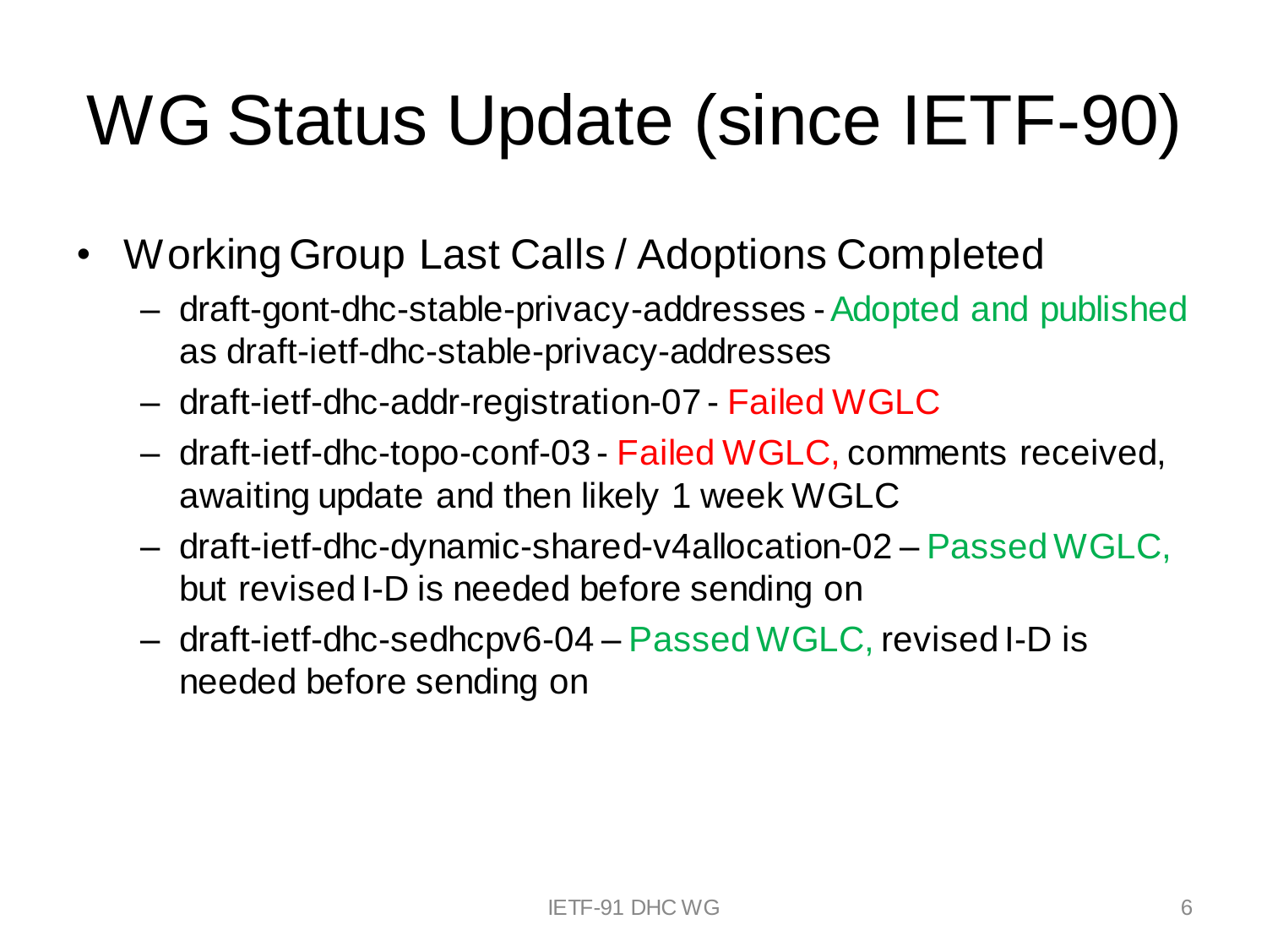# Other WG Documents

(with no presentation this IETF or not already mentioned)

- draft-ietf-dhc-access-network-identifier
	- Start WGLC after draft-ietf-dhc-dhcpv6-stateful-issues
- draft-ietf-dhc-dhcpv6-failover-design
	- Kim still working on revised documents as per discussion with AD
- draft-ietf-dhc-dhcpv6-stateful-issues

– Start WGLC after IETF-91

- draft-ietf-dhc-stable-privacy-addresses
	- Newly adopted; next steps?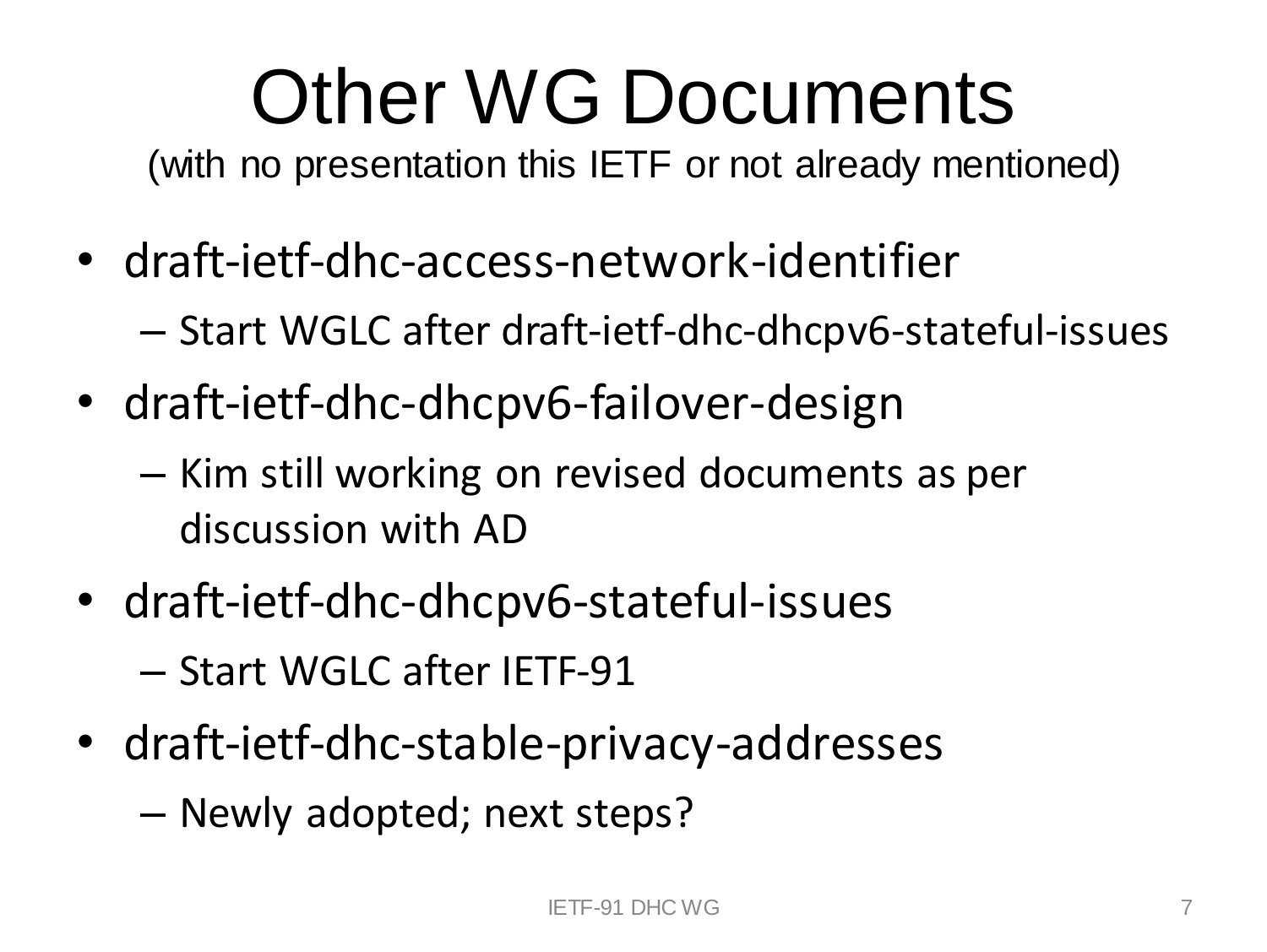# Related Documents

(with no presentation this IETF or not already mentioned)

- draft-donley-dhc-cer-id-option-04 Likely for homenet WG to adopt?
- draft-que-dhc-dns-multi-dhcp-servers-00
- draft-sarikaya-dhc-dhcpv6-raoptions-sadr-00 Another attempt at routing options in DHCPv6
- draft-wkumari-dhc-capport-05
- draft-xue-dhc-dynamic-gre-03
- draft-zhang-dhc-dhcpv6-failure-detection-00